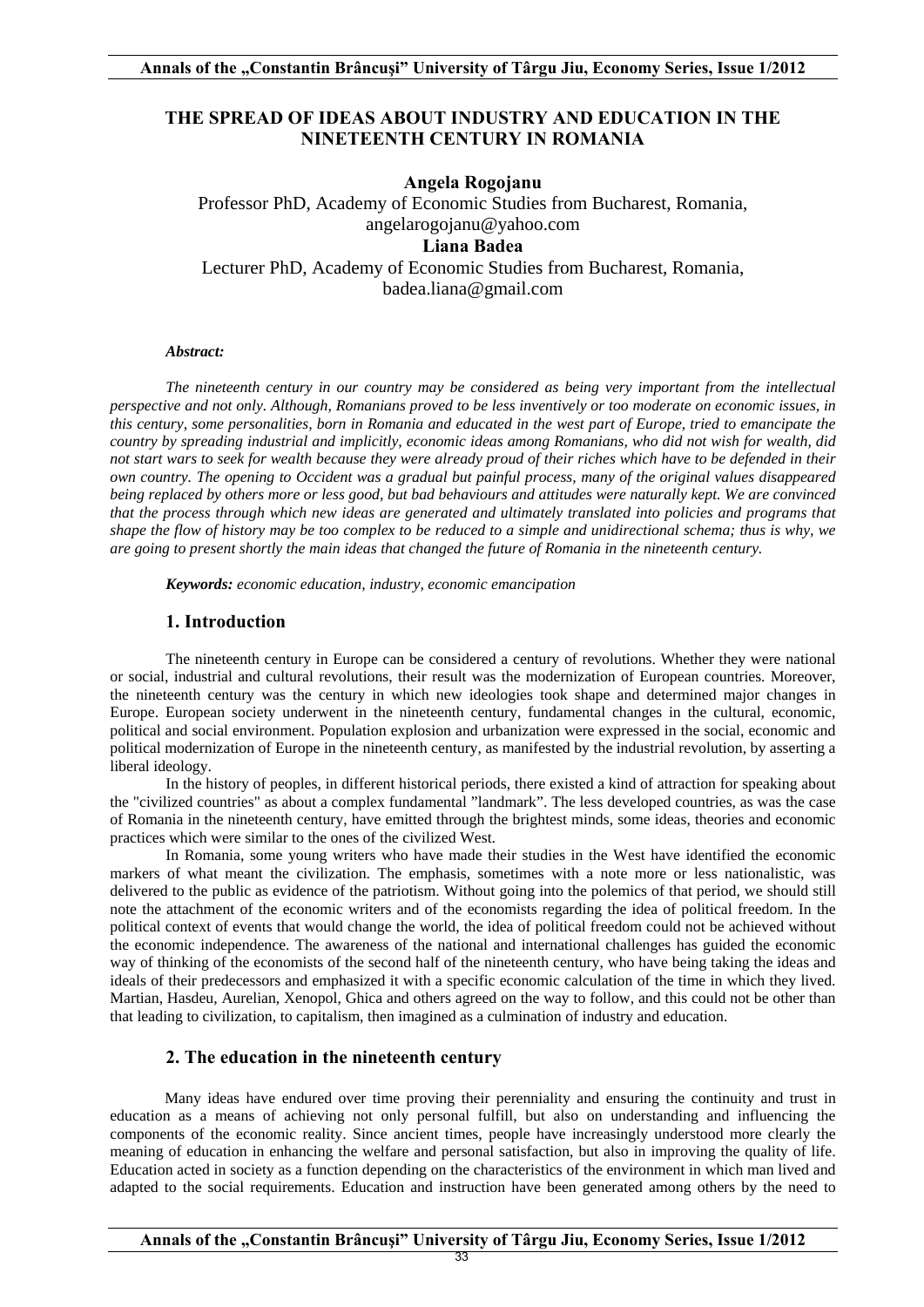administer the individual and public property. The fact is that education itself is a major factor when talking about the past of the society, but especially when we think about its future.

Thus, authors like John Kenneth Galbraith tried to show that our evolution as individuals and as a society is inextricably linked to education:*"The main factor of evolution, as individual, or as its children on the social scale is represented by education. Ignorance leads only to hard work, uncomfortable, boring and often, to not work at all. The improvement comes once with education and only with it; there is nothing without education and the only plausible last appeal is to crime and violence. It may be possible that people on the lower social level get the best education, as they are in great need of means to allow them to climb, to get rid of ignorance"*(Galbraith, 1997, p. 67).

Starting from such a point of view, one may notice that the nineteenth century is characterized by a relatively low access to higher education institutions. There were at that time vocational schools, but they too had a very small number of graduates.

Unfortunately, we are talking about a time when, according to reliable estimates, in 1899, in Romania, 84% of the rural population was illiterate (about 80% of the total population). This means that between 1848 and 1900, despite the legislative and functional efforts, the Romanian education has not fully achieved one of its main tasks, meaning the elimination of illiteracy, in order to contribute to bringing the Romanian society in the modernity area. However, one should not miss the fact that in some neighboring countries of Romania, which were great powers (Russia, Austrian-Hungary), illiteracy rates are still high and similar to those in Romania, on the eve of the year 1900 (Rădulescu, 2003). Regarding the economic education, in this period there are spreading the first signs which shows the awareness of its importance.

In that period of time, according to different historians, some vocational schools operated in major cities, usually in Bucharest and Iasi. In Bucharest, for this segment of education, statistics show that between 1852 and 1905 graduated 650 students, of which 207 between 1901 and 1905. At Iasi, from 1841 till 1905, graduated 500 students, of which 104 between 1901 and 1905 (Axenciuc, 2000, pp.460-464).

In the nineteenth century, observing the importance of the economical education in the development of the country, some of the rulers attempted to introduce the study of trade in schools, see Barbu Ştirbei in Wallachia (1850). The Public Instruction Act of 5 December 1864, promulgated by Alexandru Ioan Cuza, had more implications on primary education and less on general commercial education, although provided for the establishment of trade schools in major cities: Bucharest, Iasi, Galati, Braila, Ploiesti, Craiova and Turnu Severin. The objective was difficult to achieve as a result of unfavorable conditions such as lack of teachers, schools and general disinterest shown by the population to this form of education (Vorovenci, 2010, p.24).Thus, the first business schools were founded in Galati (23 October 1864) and Bucharest (28 November 1864). By the law regulating public instruction in1864, trade schools taught the following subjects: commercial and maritime law, accounting, commercial geography, economics and administrative law.

During the analyzed period, there were functional especially faculties of law, medicine, literature and science, but the number of teachers and students was also reduced in their case. Thus, the University from Iasi was working in the school year 1864/1865 with fourteen professors and 50 law students, 23 literature students and only 10 students in Science; in the school year 1898/1899 Iasi University was able to offer courses in four faculties (Law, Letters, Science, Medicine), working with 58 professors and respectively 129 students in Law, 117 students in Letters, 82 students in Science and 95 students in Medicine (Exposition Universelle de Paris de 1900, p.228).

A similar situation is met at Bucharest University, founded in 1864 with three faculties (Law, Letters, Science) where, in the 1864/1865 school year, were employed 21 professors and 123 students (90 in Law, 21 in Letters, 12 in Science); in the school year 1898/1899 there were five faculties (Law, Science, Letters, Medicine, Theology), with 76 professors and 2141 students (815 in Law, 394 in Letters, 380 in Science, 148 in Theology, 404 in Medical Science (Exposition Universelle de Paris of 1900, p. 226).

Later, there are trade schools in other cities too, such as: Ploiesti (1874), Craiova (1878) and Iasi (1891) (Vorovenci, 2010, p.25). By 1883, business schools were under the Ministry of Public Education and Religious Affairs, after passed under the Ministry of Agriculture, Industry, Trade and Areas, out of the desire to bring closer the education to trade practice. In 1893 as Minister Petre P. Carp has started commercial education reform, trade schools are divided into two cycles. The reduction of the years of study from five to three explains the apparent disinterest in school. The statistics confirm this: in the first grade in school year 1887-1888 to trade school in Bucharest were enrolled 113 pupils, and the fifth grade was reached by only 16, in Ploiesti, at the elaboration of the Carp Law there were in the fifth grade only 9 students and during the school year 1893-1894 in Iasi there were only 12 students out of the 56 students initially enrolled (Vorovenci, 2010, p.27).

Commercial education began to gain consistency, according to historians at the beginning of the twentieth century, after the entry into force of Haret Act of 1899, which among others, had business schools pass under the Ministry of Public Instruction. Under the new law, commercial education was divided into elementary and higher schools of commerce, with evening and Sunday classes for boys, while girls followed the elementary schools of commerce. Unfortunately, during that period, education was not considered commercially attractive. Young people were less concerned with trade practice, their desires being similar to those today - fill a job without too much effort, and possibly rapid enrichment.

In such a context, the accelerating globalization started to show demands that the majority of the Romanians could not understand. The delay in the economic development, the political-state establishment, the

34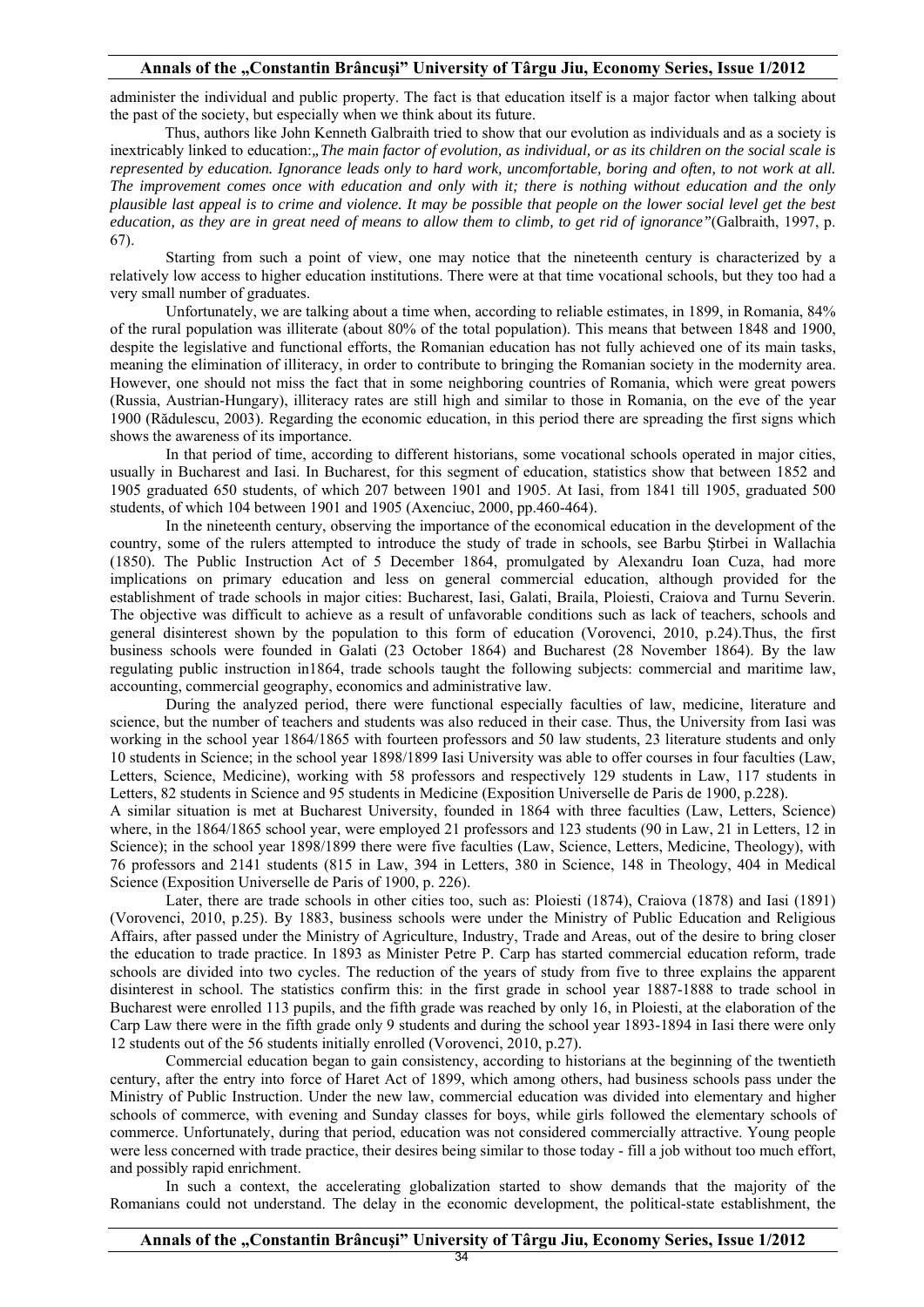scarcity of instruction and education, the historical and geographical context marked by hostility, all these formed the gap between the "West" and "East". The renewing economic ideas penetrated hard, often deformed ... The relentless intelligence of some young people educated outside the Romanian land has started the struggle for "the economic emancipation of the nation" by promoting the ideas, the principles and the institutions on which was build the prosperity of the West.

### **2.1. Ion Ghica – a promoter of the emancipation process**

Engineer by professional training, academician, politician, diplomat, writer, but economist by vocation, Ion Ghica, certainly, can be considered *"the father of political economy of the Romanians'"* thanks to his restless efforts to fight with ignorance and economic backwardness in the territories which will define later the Romanians state. Fully engaged in the process of economic, social and political emancipation of the Romanians, Ion Ghica's name and work are related to the actions of harmonization of higher education institutions, which hesitatingly emerged registering a great delay to the West (Rogojanu et al, 2009).

He was fully convinced of the power of ideas to change the way people thought and he draw attention to this: "The world is ruled with ideas. Those ideas, some are good, useful, open, generous, others are wrong, false or liar. Blessed those people who is free of preconceived ideas and ruled by the truth!"(Ghica, 1937).

Initiator of some economic publications, author of the famous "Economic conversations", Ion Ghica intuited the active role of the media and the scarcity of publications because they were not approved by the running power. Fully aware that the national dream of emancipation can become reality only if the orientation of economic development in the Romanian territories abandon amateurism and follow clear rules of economic science, Ion Ghica was searching the unity where politics divides. Indeed, it was needed more, much more! It was needed an university of economic studies to open the minds of Romanians to civilized world. So is it that on November, 23 1843, Ion Ghica inaugurates the course of political economy at Academia Mihăileană in Iasi, marking the first breach in the inertia of the idyllic "life in the country" economy in favour of the industrial one (Rogojanu et al, 2009). In the opening lesson of the course of political economy at the Academy of Iasi – '*About the importance of political economy'*- Ion Ghica with excitement and enthusiasm reveals his scientific beliefs: "When someone looks at the big requirements the civilized world today expects from the political economy and when the other hand, then looks at the sight that paints our country in their passage from numb to the renewing flight to civilisation, he does not like other helm than economic policy, which is the only one able to enlighten us to search our material and moral interests" (Rogojanu et al, 2009).

The historical significance of the initiation of a university political-economics course has been emphasized by the great scholar Costin Murgescu, who, citing G. Zane, affirms: "It is not known exactly the number of people who attend the political economy course initiated by Ion Ghica at Academia Mihaileana in November 23 1843 - the date marking the inauguration of economic higher education in Romania", adding "the beginning was made up of Ion Ghica, and thus the path of a new economic thinking required to replace the feudal one, was opened" (Murgescu, 1987).

Ion Ghica endeavoured in a tireless and inventive effort to initiate the students in the mysteries of the classical economics, to create an economic terminology within the limits of the vocabulary in the language spoken in his time, but continually invoking the need for compliance with economic developments in science in Western world. In the same manner as Dionisie Pop Marţian, when he didn't find an equivalent term he invented one: for *'raw materials'* – *'materii întâietoare'*; for *'laisser faire, laisser passer'* – *'lasă să treacă slobod'*; for *'custom union'* – *'unitate de vămi'*; for *'navigation company'* – *'campanie de plutire'*; for *'prejudices and customs'* – '*prejudeţe şi vămi'*; for *'steam boat'* – *'vasul fumegător'*; for *"to contract" – "a contactirisi";* for *"railroad"* – *"drum de fer"*; etc (Rogojanu et al, 2009).

With a power of abstraction peculiar to a mathematician, Ion Ghica captured the essence of science that he was trying to get acquainted to the Romanian people: "To conclude today's human metaphysical knowledge, we should talk about 'Political Economics'. This science it seems to stand on two principles: 1. that each nation to produce goods which are easy to produce locally, and to change these with those of other countries and 2. to let out an autonomous subject from one place to another. These two principles promise to increase the good of man and lead him to the most perfect happiness" (Ghica, 1937).

Initiator of an economic thinking school with a heteroclite doctrine, but visibly tilting toward liberalism, Ion Ghica, although a long "forgotten" (Slăvescu, 1937) economist, is the author from the second half of-nineteenth century that took courage and inspiration to use science in explaining of burning economic issues, from industry, commerce and agriculture, credit and money, taxes and duties until the general economic policy.

## **2.2. Dionisie Pop Marțian – ideas about industry and education**

Dionisie Pop Marțian, one of the first Romanian economists, was educated at the University of Vienna, where he had been sent by the Greek-Catholic Archdiocese of Blaj, providing him a scholarship. The historiography lacks clarity in explaining the nature and duration of studies of Marțian (Marțian, 1961). Clearly, Dionisie Pop Marțian "breathed the air of the economic ideas of the List's protectionism", which were the dominant ideas in the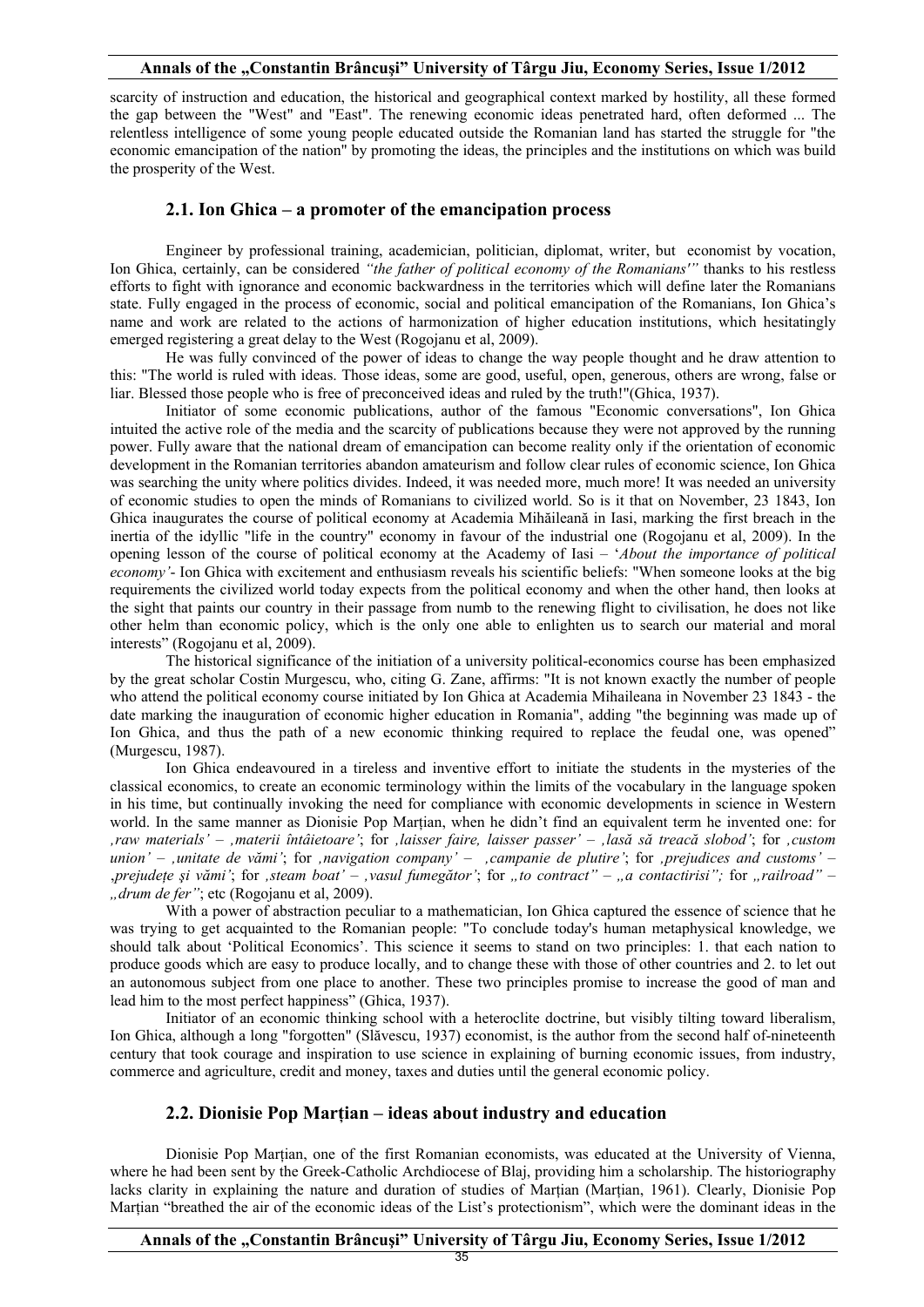first half of the nineteenth century. Even today, in many places around the world, no one could say that protectionist ideas are not as strong as they were in the past. The analysts of Marțian's writings assume that the economic militancy of his work releases the influence of the works of Friedrich List. After his studies in Vienna (1854-1857), from personal reasons, Dionisie Pop Marțian decided to live in Bucharest, where were living the other members of his family, refugees from Ardeal. Devoted to his scientific belief in the same way other young people concerned to spread the economic ideas in Romania were (Rogojanu and Badea, 2010): "Dionisie Pop Marțian was a leading economist, actually the editor of the first university course on political economy, publishing also the Economic Annals, a source of invaluable information at that time" (Stahl, 2002).

The economic interest in the theories regarding to define Romania for the developed countries of that time gives Marțian the opportunity to express his scientific belief. The pathetic tone used by Marțian, however, reveals an attitude full of fear and reserve towards the expansion of the Western capitalism; he puts himself in the same line with the advocates of nationalism, which was typical for the period in which he lived and wrote (Rogojanu and Badea, 2010).

From a doctrinal perspective, indeed, "Marțian meant a special moment in the Romanian history of economic thought. Creator of a school and of an economic way of thinking in our country, Marțian has made public his beliefs and fought for their achievement in a period dominated by the liberal ideology and practice. His protectionist point of view came to confront and combat the liberal ideas, which due to some circumstances were raised to the rank of state policy" (Marțian, 1961).

In terms of the eclectic German historical school, Marțian asked his contemporaries to study the economic science in order to find the key of the emancipation: "sacrificing the present for the future". The alternation of parables with economic principles, in a nationalist way, quite widespread in many European countries, Marțian emphasised the role of knowledge in economics in order to "train efficient people, able to meditate on natural laws, that man cannot rule, but can use" (Marțian, 1961).

Dionisie Pop Marțian strived for an intellectual emancipation of the Romanians and for the spread of economic ideas; he wrote a course on "Social Economy" (1858), articles and studies on economic issues, and offered support to the publication of "Economic Annals" and to the establishment of some institutions as Statistical Office of Romania.

On the occasion of the establishment of "Annals of Statistics and Economic Research", Dionisie Pop Marțian drew attention to the need of spreading the ideas coming from a history of national economy in order to decide politically correct (Marțian, 1961). The vocation of institutional promoter places Marțian alongside other iconic figures of the nineteenth century: "In 1859, Dionisie Pop Marțian, a young Transylvanian educated at Vienna, is assigned as chief of the Central Office of Statistics of the Romanian country"; that year, Ion Ionescu de la Brad is assigned as chief of the "Department of Statistics of Moldova"; these two conducted, each in its area, a census in 1859-1860 with the results published in "Annals of statistics in the Wallachian land of Romania"(1860-1864) and in "Moldova's statistical work". In 1852 as the principalities were now united, the two statistical offices merged under the direction of Pop Marțian in a "Central Office of Administrative Statistics".

Although he has encountered numerous obstacles in the organization of the Statistical Office, Dionisie Pop Marțian continued his courageous work of recruiting and training the rapporteurs in statistics of each county, preparing and carrying out the first census in 1860 and in 1863 the first statistical survey of the industrial establishments in Romania (Marcu and Ornea, in Marțian, 1961).

Quoting the French minister of Public Instruction, "let's educate people and not absolvent" (Marțian, 1961), Marțian advocate for an appropriate and modern educational system. For this purpose it was necessary to qualify the labour force in order to respect the requirements of the industry; in those times in Romania was a shortage of workers, technicians and engineers. Marțian proposes to increase the share of technical and vocational education and to diminish considerably the humanistic education share: "to transform the raw material of this country and to give an industrial aspect, we need economists and industry workers; we must create mechanical workers and trained economists" (Marcu and Ornea in Marțian, 1961).

According to Dionisie Pop Marțian, the school must not prepare public servants, but economists and workers: "We have to encourage the creation of professional schools organized and distributed according to the necessity of local industries and in the Romanian capital, beside universities we need a polytechnic institute"(Marțian, 1961).

Marțian is launching a campaign to support applicative education: "There will come a day when a one-hour speech will seem too long, when a journal article, longer than one hundred lines will not be red, when every sentence that will not be the expression of the human intelligence is going to be thought as ridiculous. The best way to hasten the arrival of such days is to multiply technical schools where they learn first of all what is useful for practical life, where they teach geography before mythology, arithmetic before poetry, natural sciences before Latin verses and Modern languages before the Greek language. We would be sorry if you understood that we disregard the letters. On the contrary, we owe them everything and we love them. But as I said before: Bread above all!"(Marțian, 1961)

On the other hand, the strong development of education would have an important socio-cultural significance, facilitating the consolidation of an educated middle class, ensuring social stability that is necessary in any society (Rogojanu and Badea, 2010). We only have to agree with the conclusion of Costin Murgescu: "Indeed, as the young Romanian state was consolidated, the reasons for free trade, undeniably respected in the era of Cuza